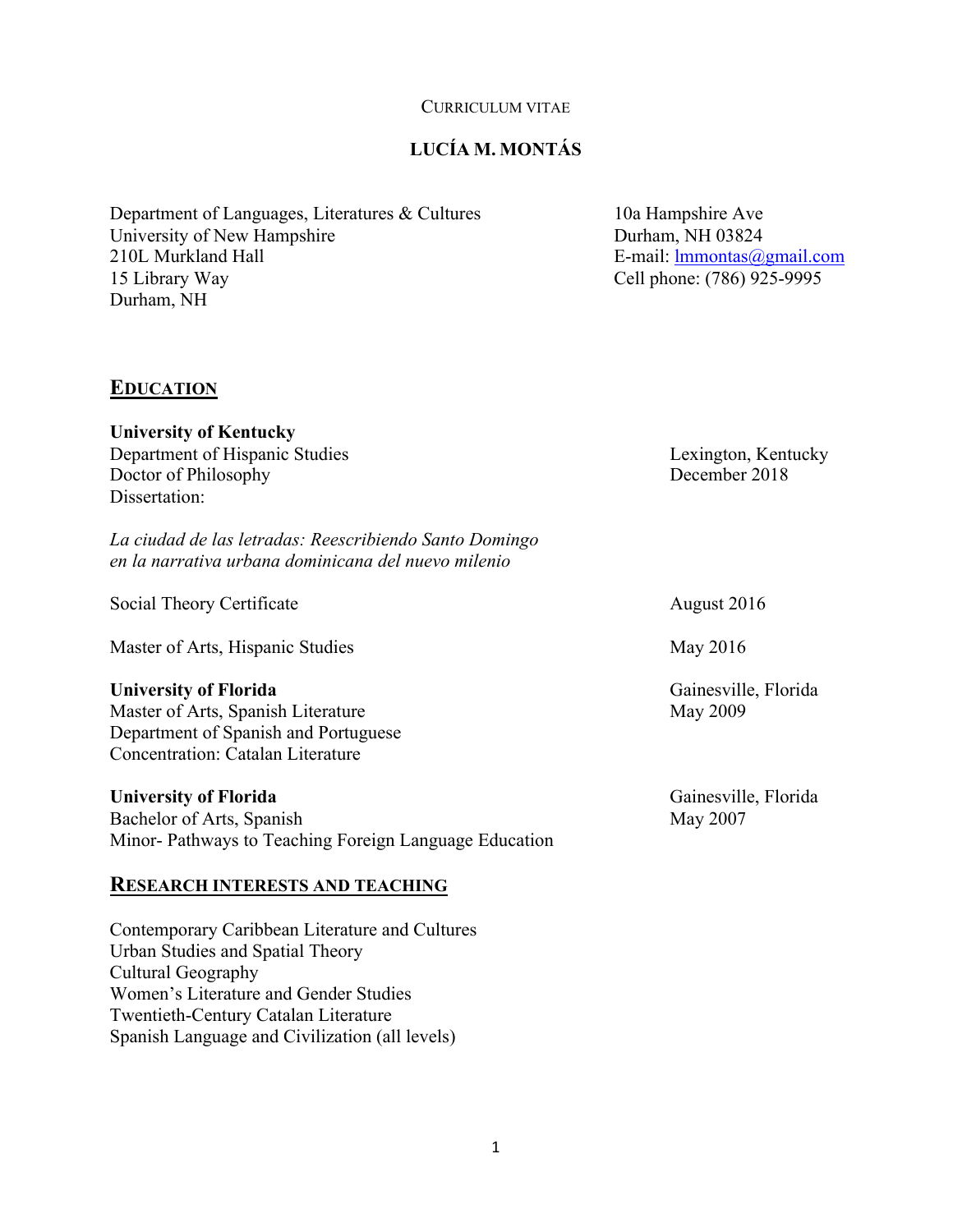# **TEACHING EXPERIENCE**

#### **University of New Hampshire** Durham, NH

Department of Languages, Literatures & Cultures Fall 2018-present Lecturer of Spanish

Courses taught: Advanced Conversation & Composition Hispanic Cultural Studies Latin American Culture & Civilization Intermediate Spanish I Spanish for Business Professionals

### **University of Kentucky** Lexington, KY

Department of Hispanic Studies Fall 2013-Spring 2018 Graduate Teaching Assistant

Courses taught:

Spanish and Latin American Business Environments Introduction to Hispanic Literature Advanced Spanish Grammar and Syntax Intermediate Spanish II Beginning Spanish I Beginning Spanish II

#### **Carnegie Center for Literacy and Learning**

Spanish Instructor Lexington, KY

Courses taught:

Beginning Spanish I Intermediate Spanish II Advanced Spanish III

### **University of Tennessee Chattanooga**

Department of Modern and Classical Languages and Literatures Chattanooga, TN Lecturer of Spanish 2009-2013

Courses taught:

Beginning Spanish I Beginning Spanish II Intermediate Spanish II Spanish Conversation II

Summer 2016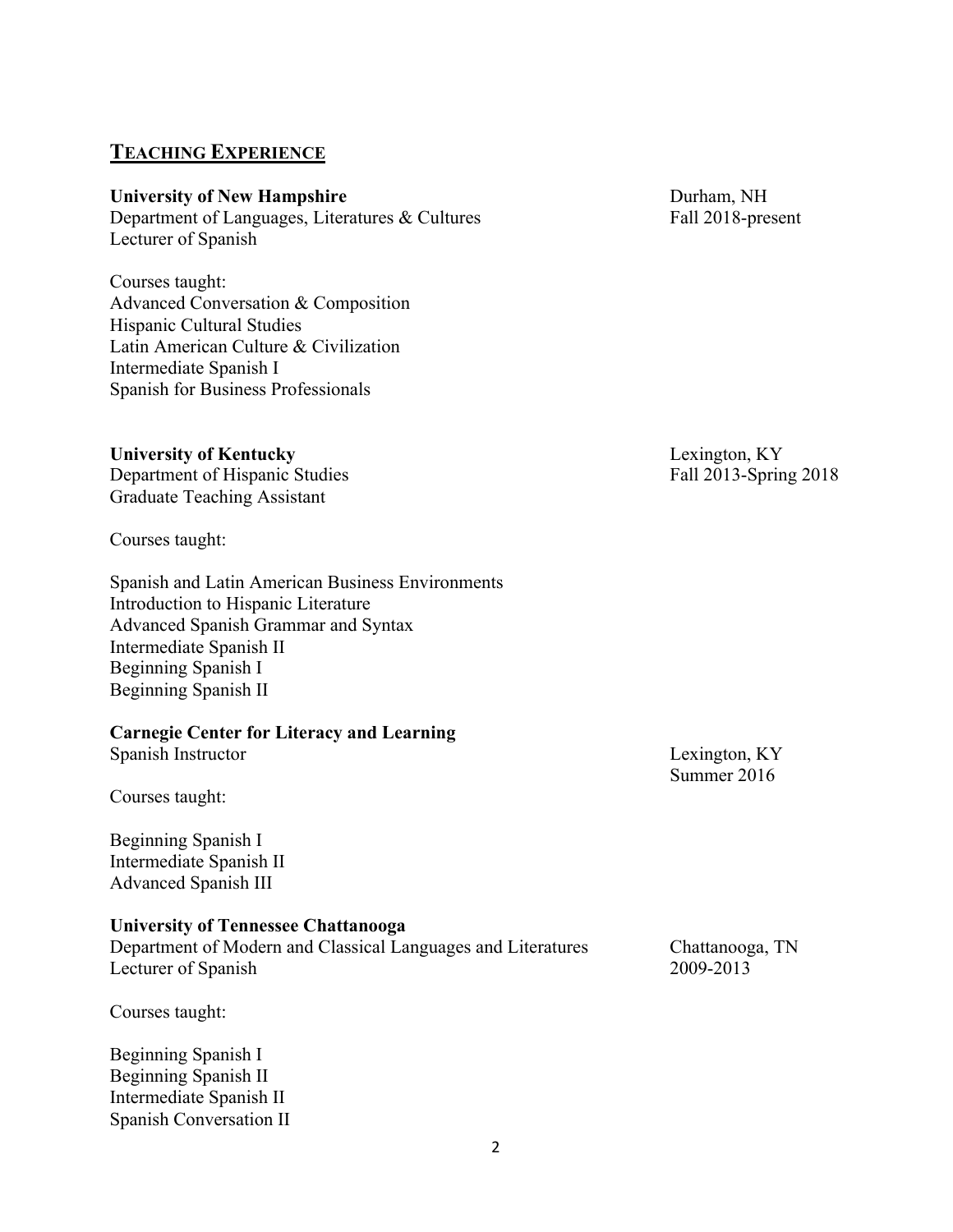Conversation and Composition

# **University of Florida, Department of Spanish and Portuguese** Gainesville, FL

Graduate Teaching Assistant Fall 2007-Spring 2009

Courses taught:

Beginning Spanish I & II

# **PUBLICATIONS**

Book Review. *Sueña Pilarín* by Abigail Mejía. *Revista de Estudios de género y sexualidades*. Forthcoming, 2021.

"Literatura urbana femenina: La ciudad de Santo Domingo en *Cóctel con frenesí y La estrategia de chochueca*" *Cuadrivium: Revista del Departamento del Español del Recinto de Humacao UPR. 13.20*  May 2019. Print.

"Intersections of Urban Violence in the Dominican Novel *Cóctel con frenesí*." *Voces del Caribe: Revista de Estudios Caribeños:* Vol, 9, Article 3. 2017. Web.

"Translocational Social Theory After 'Community': An Interview with Floya Anthias." Matt Bryant Cheney, Lucía M. Montás, and James William Lincoln. *disClosure: A Journal of Social Theory*: Vol. 25, Article 19. 2016. Web.

"Sorprendida: La voz de enunciación en la poesía de Aida Cartagena Portalatín."*Sarasuati: Revista digital de humanidades*. October 2014.Web.

"Pornotrópico: El caribeño y el 'gaze' transatlántico en el cine español." *Sarasuati: Revista digital de humanidades*. June 2014.Web.

*"Charamicos*: Bildungsroman femenino aprendizaje político a través de la memoria histórica." *The Coastal Review: An Online Peer-Reviewed Journal* 3.3 June 2011. Web. http://class.georgiasouthern.edu/fl/thecoastalreview/montas1sp11.html

# **INTERNATIONAL RESEARCH AND STUDY**

**University of Puerto Rico** San Juan, PR Latin American Cities Writing Group Summer 2015 Writing for Publication Retreat

# **Universitat de Barcelona Barcelona Barcelona**, Spain

US Department of Education Summer 2008 Foreign Languages Area Studies Program Nivell B Catalan Intermedi

Eparla Language School Certificate in Intermediate Catalan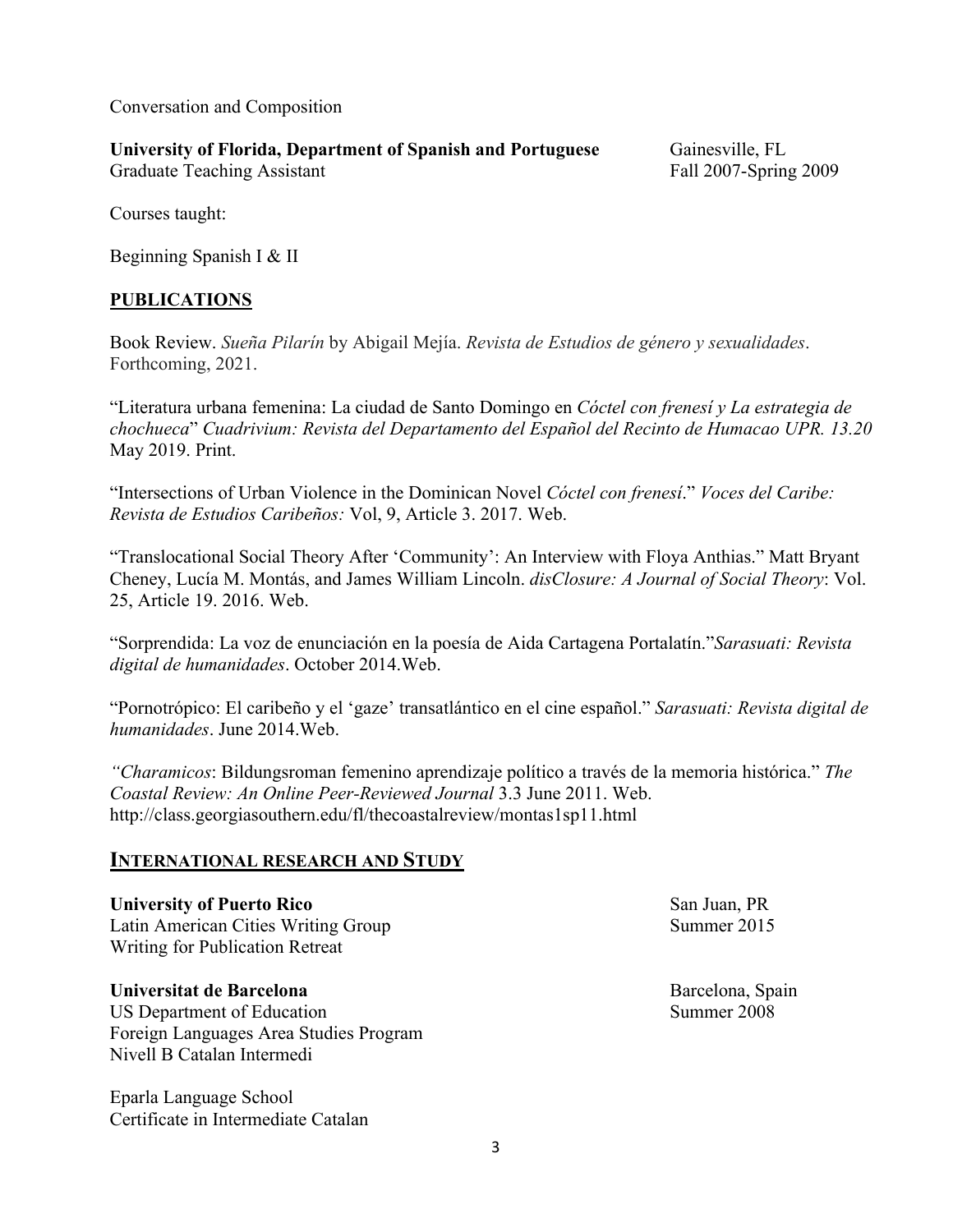#### **Universitat de Vic** Vic, Catalonia

University of Florida Exchange Program Fall 2006 Coursework related to Catalan language Spanish literature and educational policy Research conducted in Catalán educational policy

### **Universidad Menéndez Pelayo**

University of Florida in Seville Seville Seville, Spain Study Abroad Coursework related to Culture and Literature of Spain Summer 2005

#### **CONFERENCES**

"Diseñando narraciones urbanas: reescrituras de la ciudad de Santo Domingo en la literatura femenina dominicana". Virtually. Programa de Lingüística y Literatura. Facultad de Ciencias Humanas. Universidad de Cartagena, Colombia. June 2021.

"Santo Domingo at a crossroads: Queer Time and Space in Rita Indiana's *La estrategia de chochueca*". *La calle para tod@s: Critical creativity in the everyday of Latin American and Iberian cities Conference*. Newcastle University, Newcastle, United Kingdom. Virtual. Summer 2021.

"La representación de lo urbano en *Mosko-strom El torbellino de las grandes metrópolis* de Rosa Arciniega". *Redes Transatlanticas: Re-presentar y Reconocer: Cinco siglos de aportes de las mujeres hispánicas.* Asociación de Estudios de Género y Sexualidades. Santo Domingo, Dominican Republic. Fall 2021. Virtual. Forthcoming.

"Reified Gender and Sexuality in *La estrategia de chochueca*" Kentucky Foreign Language Conference. Lexington, Kentucky. Spring 2018.

"Contradiscurso urbano: 'Parquecito' de Aurora Arias." *AILCFH Rendir cuentas: Historia y agencia como fabulacion"* Asociación Internacional de Literatura y Cultura Femenina Hispánica. Santo Domingo, Dominican Republic. Fall 2017.

"El espacio transcultural en 'Parquecito' de Aurora Arias. *Discursive Landscapes: Connecting Geographies, Cultures and Contexts.* Texas Tech University. Lubbock, TX. Spring 2017

"El 'no' derecho a la ciudad*: Cóctel con frenesí*." *Hispanic Urban Studies and Spatial Theory Symposium.* University of Kentucky. Lexington, Kentucky. Spring 2015

"Espacio *queer* en *La estrategia de chochueca*." *Midwest Modern Language Association Convention: The Lives of Cities.* Detroit, Michigan. Fall 2014.

"Espacio *queer* en *La estrategia de chochueca*." *Hispanic Cartographic Imaginaries*. University of Kentucky. Lexington, Kentucky. Spring 2014

"El deseo y lo deseado en *El prevenido engañado*: ¿Subversión de poder o agenda feminista?" *Spanish Graduate Colloquium*, University of Florida. Gainesville, Florida. Spring 2010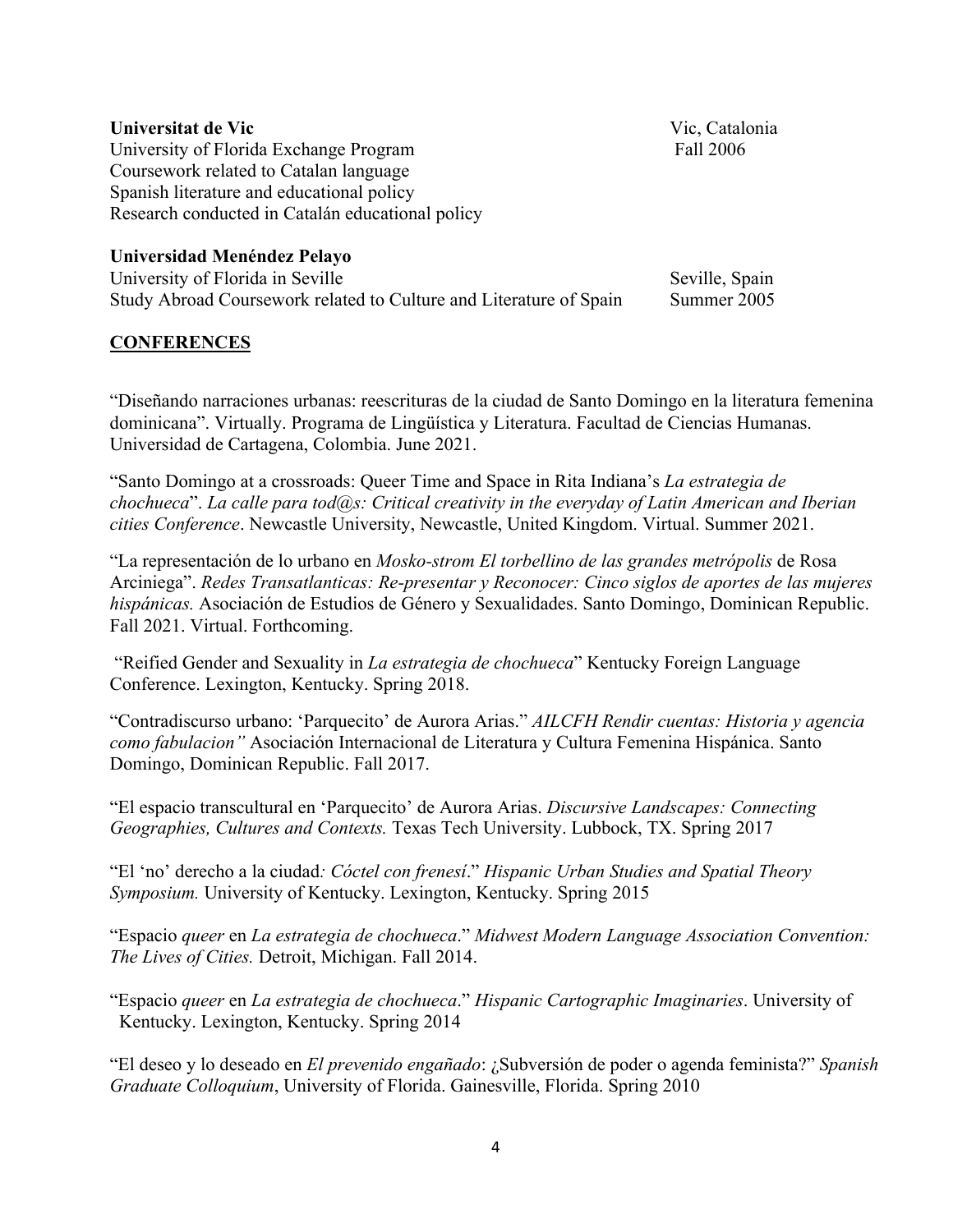*"Charamicos*: Bildungsroman femenino o hacia un aprendizaje político a través de la memoria histórica." Statesborough, Georgia. *Southeastern Costal Conference on Languages & Literatures***.**  Spring 2010

"Silencios y exilios en Tusquets, Rodoreda y Roig." *Spanish Graduate Coloquium.* University of Florida, Gainesville, Florida. Spring 2009

### **CERTIFICATES**

Diplomado Virtual Santo Domingo, Dominican Republic *Escritura Creativa para Escritoras Caribeñas* Summer 2021 Instituto Superior Pedro Francisco Bonó

# **LECTURES BY INVITATION**

"Narrativa urbana tropical: la ciudad y los espacios en *La estrategia de chochueca*" Nuestro Rumbo. Department of Hispanic Studies. University of Kentucky. Spring 2018.

"Espacios transgresivos: lenguaje y juventud en *La estrategia de chochueca* de Rita Indiana Hernández" Graduate Seminar: SPA 681: Contemporary Latin American Literature (1950-present). Department of Hispanic Studies. University of Kentucky. Spring 2018.

### **ADMINISTRATIVE EXPERIENCE AND SERVICE**

**University of New Hampshire** Durham, NH Languages, Literatures & Cultures Fall 2019-present Advising and Retention Committee Assisting in the recruitment of potential majors/minors in the Department Attended meetings, created strategies for students

### **University of Kentucky** Lexington, KY

Latin American, Caribbean, Latino/a Studies Program Spring 2015-2016 Graduate Assistant to the Director Assisting in preparation of UISFL grant Website maintenance and promotion of events via social media Identifying community partners and sites for service-learning projects Organizing lectures and symposia Secretary at meetings with faculty and deans

### **The College Board** Cincinnati, Ohio

Advance Placement Exam Spanish Language Summer 2014-present Reader for the Spanish Writing & Audio Section

Grading written portion of approximately 1,500 exams (argumentative and persuasive essays) of the AP Spanish Language Exam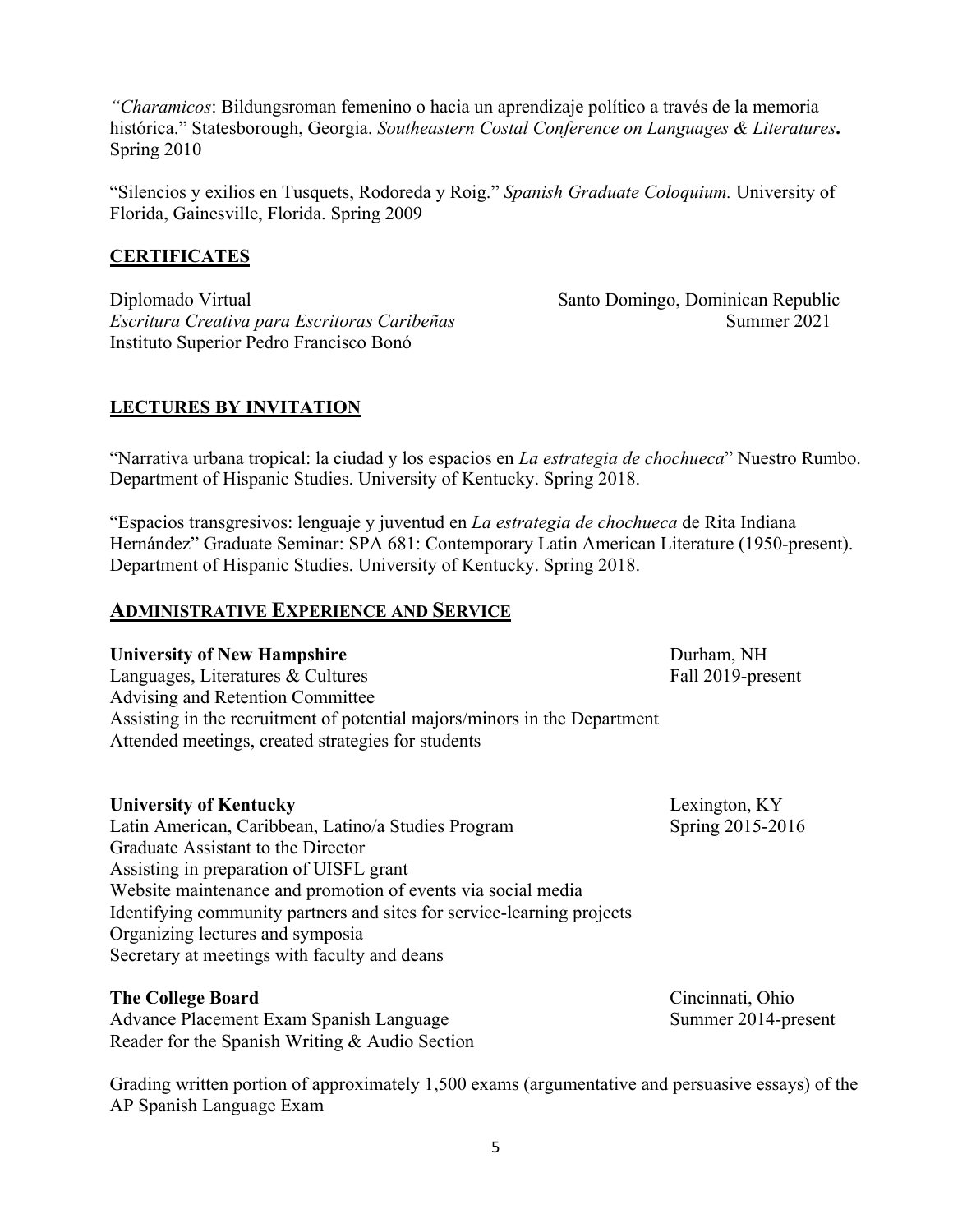Grading audio portion of approximately 700 exams (oral proficiency of conversation task)

# **SERVICE**

| <b>Organizing Committee</b><br>Undergraduate Research Conference: Languages, literatures & Cultures | Spring 2021           |
|-----------------------------------------------------------------------------------------------------|-----------------------|
| UNH Puerto Rico Lab Undergraduate Research Humanities<br>Faculty member                             | Fall 2018-Spring 2020 |
| Nomenclatura: Aproximaciones a los estudios hispánicos<br>Reader for the Latin American section     | Spring 2015           |
| <b>Disclosure: A Journal of Social Theory</b><br>Editorial collective and reader                    | Spring 2015           |

Panel: "Theoretical Aspects of Micro-fiction." *VIII Annual Conference on Micro-Fiction University of Kentucky.* Fall 2014. Moderator.

Panel: "Constelación de la narrativa y poética, memoria histórica y trauma en la literatura dominicana."*Kentucky Foreign Language Conference*. Spring 2015. Chair and Moderator.

Panel: "Carmen de Burgos Breaking Boundaries: Modernista, Viajera, Vanguardista, Subalterna." *Kentucky Foreign Language Conference*. Spring 2015. Moderator.

Panel: "Compromiso y exilio en las letras españolas de los años 20 y 30." *Kentucky Foreign Language Conference.* Spring 2015. Moderator.

| Sarasuati: Revista de humanidades<br>Editor of the <i>Estudios Hispánicos</i> Latin American literature section    | Spring 2014    |
|--------------------------------------------------------------------------------------------------------------------|----------------|
| <b>Faculty Committee Member of the Departmental Honors Thesis</b>                                                  |                |
| El invierno chileno: Chilean Student Protest and Higher Education Reform<br>University of Tennessee at Chattanooga | Fall 2012      |
| <b>Faculty Advisor- Spanish Club</b><br>University of Tennessee at Chattanooga                                     | Fall 2009-2013 |
| Organizing Committee of the 4 <sup>th</sup> Annual Spanish & Portuguese Colloquium Fall 2008                       |                |

Committee Chair of Publicity Reading and evaluation of Peninsular literature abstracts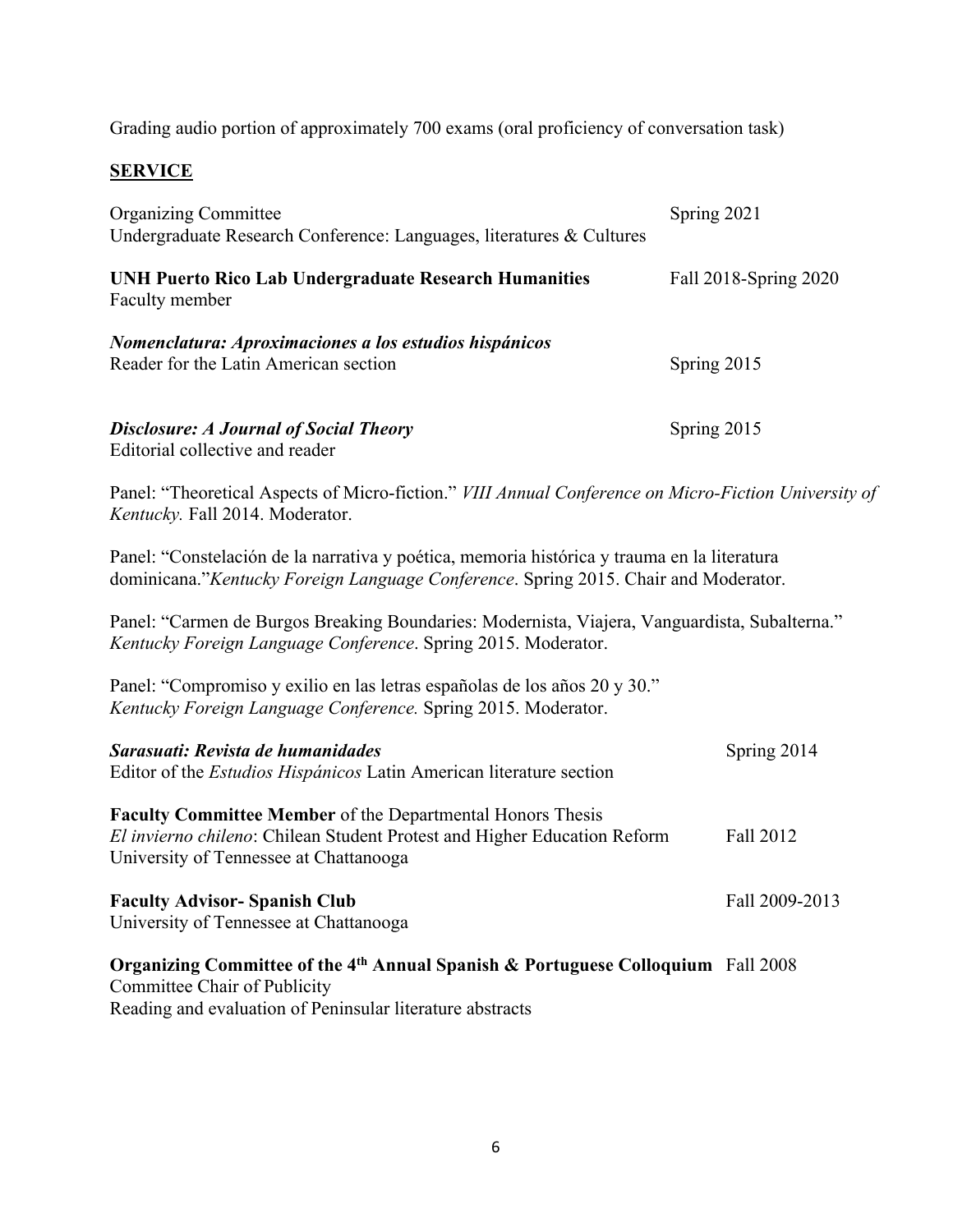### **PROFESSIONAL MEMBERSHIPS**

| NECLAS New England Council on Latin American Studies                              | 2019-present    |
|-----------------------------------------------------------------------------------|-----------------|
| AEGE Asociación de Estudios de Género y Sexualidades                              | $2017$ -present |
| Latin American Cities Writing Group                                               | 2014-present    |
| <b>LASA Latin American Studies Association</b>                                    | 2014-present    |
| <b>WMLA</b>                                                                       | $2013$ -present |
| Founder/President: OLE (Organización de Lengua Española)<br>University of Florida | 2005-2007       |
| Modern Language Association                                                       | $2007$ -present |

# **GRANTS**

| Teagle Foundation Educating for American Civic Life                   | 2019-2020 |
|-----------------------------------------------------------------------|-----------|
| Planning Grant for UNH Civil Discourse Lab                            |           |
| Related to the theme "Creating Civic Spaces: Home, City, and Nation." |           |
| Course developed: "Urbanism and Culture in US Latinx Cities"          |           |

NHHC Small Grant Proposal Spring 2020

Submitted in collaboration with Dr. Clara Castro Ponce "Spanish Language Learning Through Community Service: A University of New Hampshire and Community College System of New Hampshire Collaborative Initiative" for SPAN 503.

# **HONORS & AWARDS**

| AILCFH Graduate Student Travel Scholarship                                                    | 2017         |
|-----------------------------------------------------------------------------------------------|--------------|
| Teacher Who Made a Difference Award<br>College of Education, University of Kentucky           | 2017         |
| LTJ Fellowship<br>The Graduate School, University of Kentucky                                 | 2013-2015    |
| First Year Teaching Assistant Award<br>Department of Hispanic Studies, University of Kentucky | 2015         |
| Sigma Delta Pi- Spanish Honor Society                                                         | 2005-present |